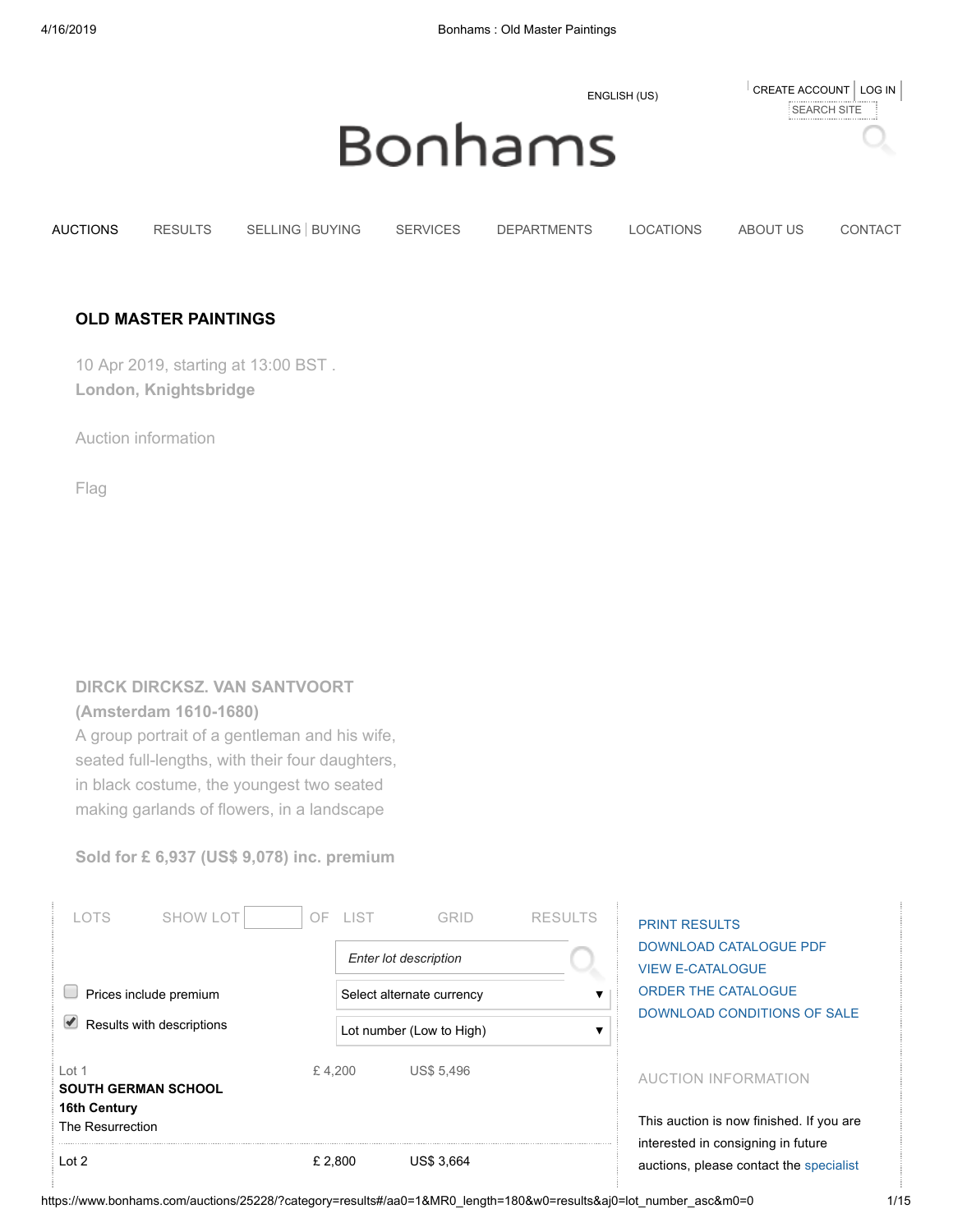| <b>SIENESE SCHOOL</b><br>16th Century<br>The Madonna and Child                                                                                                                               |         |                   |
|----------------------------------------------------------------------------------------------------------------------------------------------------------------------------------------------|---------|-------------------|
| Lot $3^{\degree}$<br><b>AFTER HANS VON AACHEN</b><br><b>16th Century</b><br>The Adoration of the Shepherds                                                                                   | £ 1,800 | US\$ 2,355        |
| Lot 6<br><b>LOMBARD SCHOOL</b><br>16th Century<br>Lucretia                                                                                                                                   | £4,000  | US\$ 5,234        |
| Lot 7<br><b>DUTCH SCHOOL</b><br>17th Century<br>Saint Jerome in his study                                                                                                                    | £12,000 | US\$ 15,703       |
| Lot 8 <sup>TP</sup><br><b>AFTER HENDRICK GOLTZIUS</b><br><b>17th Century</b><br>Three couples before Venus and Cupid                                                                         | £ 3,000 | US\$ 3,925        |
| Lot 13<br><b>ATTRIBUTED TO MICHELE DESUBLEO</b><br>(Mauberge circa 1601-1676 Parma)<br>Ganymede                                                                                              | £ 4,000 | US\$ 5,234        |
| Lot 14<br><b>BOLOGNESE SCHOOL</b><br>late 16th Century<br>Portrait of a young man, bust-length 18.6<br>cm. (7 1/4in.) diameter                                                               | £ 3,000 | <b>US\$ 3,925</b> |
| Lot $15^{TP}$<br><b>STUDIO OF GIUSEPPE NUVOLONE</b><br>(Milan 1619-1703)<br>Rebecca and Eliezer at the well                                                                                  | £3,000  | US\$ 3,925        |
| Lot 17 <sup>TP</sup><br>AFTER SIR ANTHONY VAN DYCK<br>19th Century<br>Portrait of Lady Anne Carr, later Countess of<br>Bedford, half-length, in a red dress in a<br>carved and pierced frame | £ 2,500 | US\$ 3,271        |
| Lot $18$<br><b>JOHN DOWNMAN</b><br>(Denbighshire 1750-1824 Wrexham)<br>Portrait of Lady Northampton, half-length, in<br>black, seated in a red chair                                         | £ 1,600 | US\$ 2,093        |
| Lot 19<br><b>CIRCLE OF JEAN-BAPTISTE VANMOUR</b><br>(Valenciennes 1671-1737 Constantinople)<br>A Turkish woman playing a tanbur in an<br>interior                                            | £ 5,500 | US\$ 7,197        |
| Lot $20^*$<br>AFTER SIR ANTHONY VAN DYCK<br>late 17th Century                                                                                                                                | £ 4,000 | US\$ 5,234        |

[department.](https://www.bonhams.com/departments/PIC-OMP/) If you have queries about lots purchased in this auction, please contact [customer](https://www.bonhams.com/contacts/) services.

# **BUYERS' OBLIGATIONS**

ALL BIDDERS MUST AGREE THAT THEY HAVE READ AND UNDERSTOOD BONHAMS' *CONDITIONS OF SALE* AND AGREE TO BE BOUND BY THEM, AND AGREE TO PAY THE *BUYER'S PREMIUM* AND ANY OTHER CHARGES MENTIONED IN THE *NOTICE TO BIDDERS*. THIS AFFECTS THE BIDDERS LEGAL RIGHTS.

If you have any complaints or questions about the *Conditions of Sale*, please contact your nearest [customer](https://www.bonhams.com/people/#/q0=customer&m0=0) services team.

# **BUYERS' PREMIUM AND CHARGES**

For all Sales categories, buyer's premium excluding Cars, Motorbikes, Wine and Coin & Medal sales, will be as follows:

#### *Buyer's Premium Rates*

27.5% on the first £2,500 of the hammer price;

25% of the hammer price of amounts in excess of £2,500 up to and including £300,000;

20% of the hammer price of amounts in excess of £300,000 up to and including £3,000,000;

and 13.9% of the hammer price of any amounts in excess of £3,000,000.

VAT at the current rate of 20% will be added to the *Buyer's Premium* and charges excluding Artists Resale Right.

# **PAYMENT NOTICES**

For payment information please refer to the sale catalog.

# **SHIPPING NOTICES**

LOT SYMBOLS

For information and estimates on domestic and international shipping as well as export licenses please contact Bonhams Shipping [Department](https://www.bonhams.com/people/#/q0=shipping&m0=0).

https://www.bonhams.com/auctions/25228/?category=results#/aa0=1&MR0\_length=180&w0=results&aj0=lot\_number\_asc&m0=0 2/15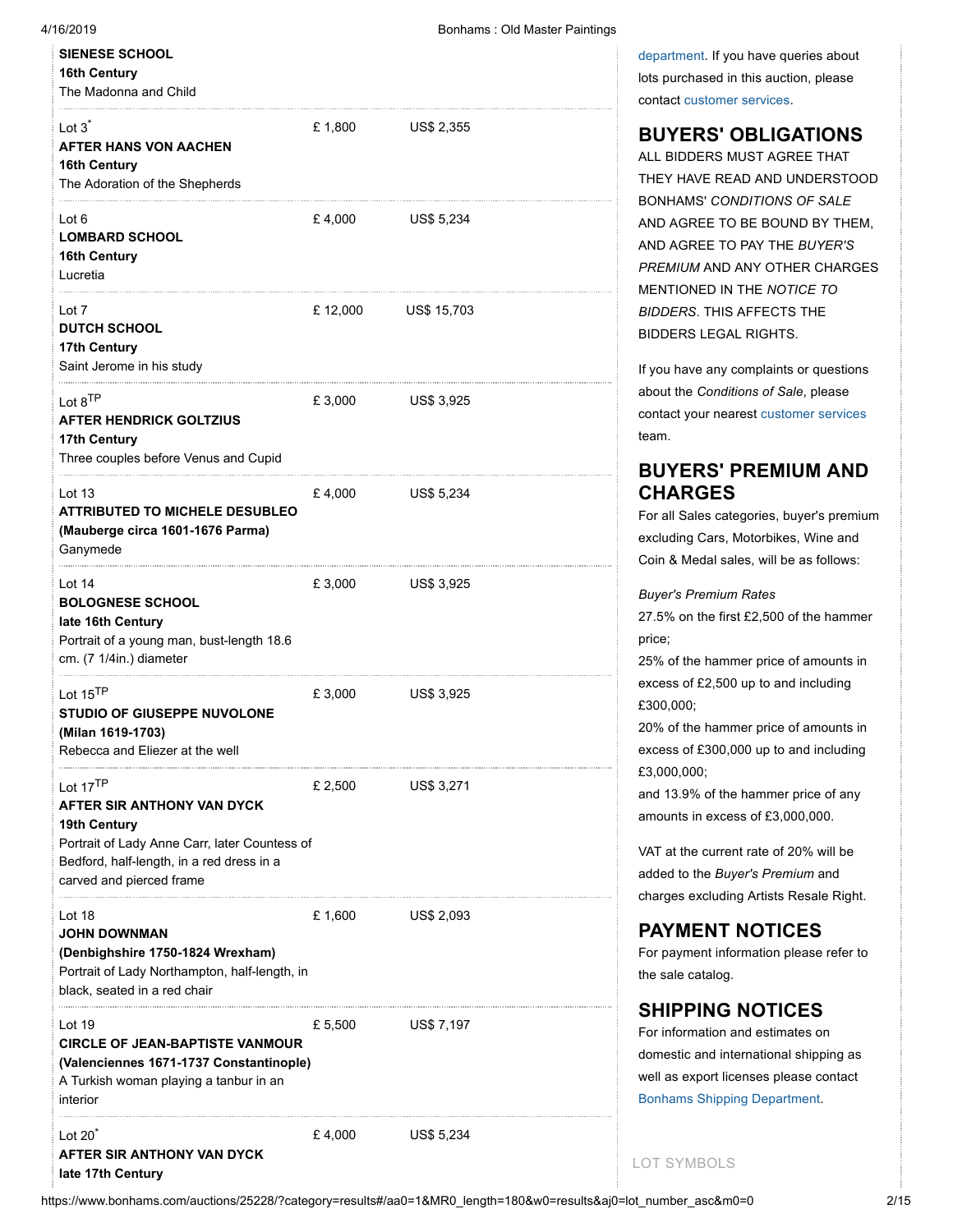| Portrait of King Charles I, bust-length, in a<br>scarlet slashed doublet                                                                                                                                                       |         |                   | TP OI                                                     |
|--------------------------------------------------------------------------------------------------------------------------------------------------------------------------------------------------------------------------------|---------|-------------------|-----------------------------------------------------------|
| Lot 21<br><b>FOLLOWER OF SIR GODFREY KNELLER</b><br>(Lübeck 1646-1723 London)<br>Portrait of a girl, traditionally identified as<br>Anne-Marie Cornwall (1711-1741), three-<br>quarter-length, in a blue dress with a squirrel | £ 1,200 | <b>US\$ 1,570</b> |                                                           |
| Lot $23$<br><b>ANTWERP SCHOOL</b><br>late 17th Century<br>A riverside village with figures in a ferry                                                                                                                          | £ 800   | US\$ 1,046        | t                                                         |
| Lot $24$<br><b>DIONYS VERBURGH</b><br>(Rotterdam circa 1655-1722)<br>An extensive river landscape with travellers<br>on a country path                                                                                         | £ 3,100 | US\$ 4,056        |                                                           |
| Lot $27$<br><b>DUTCH SCHOOL</b><br><b>18th Century</b><br>A winter landscape with figures ice skating                                                                                                                          | £1,800  | US\$ 2,355        |                                                           |
| Lot 28<br><b>GERMAN SCHOOL</b><br>18th Century<br>An extensive river landscape with travellers<br>on a country path                                                                                                            | £ 2,800 | US\$ 3,664        | SESS<br>Old Ma<br>Works                                   |
| Lot $30^*$<br><b>GERMAN SCHOOL</b><br><b>17th Century</b><br>Caricature of an old man in a red plumed hat                                                                                                                      | £1,800  | US\$ 2,355        | <b>RELAT</b><br>Old Mas                                   |
| Lot 31<br><b>ANTON VAN MARON</b><br>(Vienna 1733-1808 Rome)<br>Portrait of a man, bust-length, wearing a fur-<br>trimmed coat and red turban                                                                                   | £ 2,800 | US\$ 3,664        | <b>CONTA</b>                                              |
| Lot $32^{\degree}$<br>AFTER SIR GODFREY KNELLER<br>19th Century<br>Portrait of Prince William Henry, Duke of<br>Gloucester, bust-length, in armour and an<br>ermine cloak                                                      | £ 3,200 | <b>US\$ 4,187</b> | <b>CUSTO</b><br>Custom<br>Tel: +44<br>Fax: $+4$<br>bids@b |
| Lot $35^{\degree}$<br><b>JACOBUS STORCK</b><br>(Amsterdam 1641-1687)<br>A capriccio of a town on the bank of a river                                                                                                           | £ 5,000 | US\$ 6,543        | OLD M/<br>General<br>Tel: +44                             |
| Lot 36<br><b>LOUIS NICOLAS VAN BLARENBERGHE</b><br>(Lille 1716-1794 Fontainebleau)<br>Market stalls at a port                                                                                                                  | £ 1,500 | US\$ 1,962        | oldmast                                                   |
| Lot $37^*$<br><b>CIRCLE OF ISAAC DE MOUCHERON</b>                                                                                                                                                                              | £4,500  | <b>US\$ 5,888</b> |                                                           |

#### TP **OFF SITE STORAGE LOCATION**

ts denoted with a "TP" will be oved to an offsite storage location adogan Tate, Auction House ervices, 241 Acton Lane, London W10 7NP, UK) and will only be railable for collection from this cation at the date stated in the talogue. Please note transfer and orage charges will apply to any ts not collected after 14 calendar ays from the auction date.

### † **TAXABLE**

AT at the prevailing rate on ammer Price and Buyer's emium.

### **IPORT LOW RATE**

AT on imported items at a eferential rate of 5% on Hammer ice and the prevailing rate on uyer's Premium.

#### **SIONS**

aster [Paintings](https://www.bonhams.com/auctions/25228/?section=1) on paper

### **ED DEPARTMENTS**

ster [Paintings](https://www.bonhams.com/departments/PIC-OMP/)

#### **ACTS**

**CUSTOMER SERVICES (UK)** er services 20 7447 7447 4 20 7447 7401 onhams.com

**OLD MASTER PAINTINGS (UK)** enquiries 20 7468 8307 ers@bonhams.com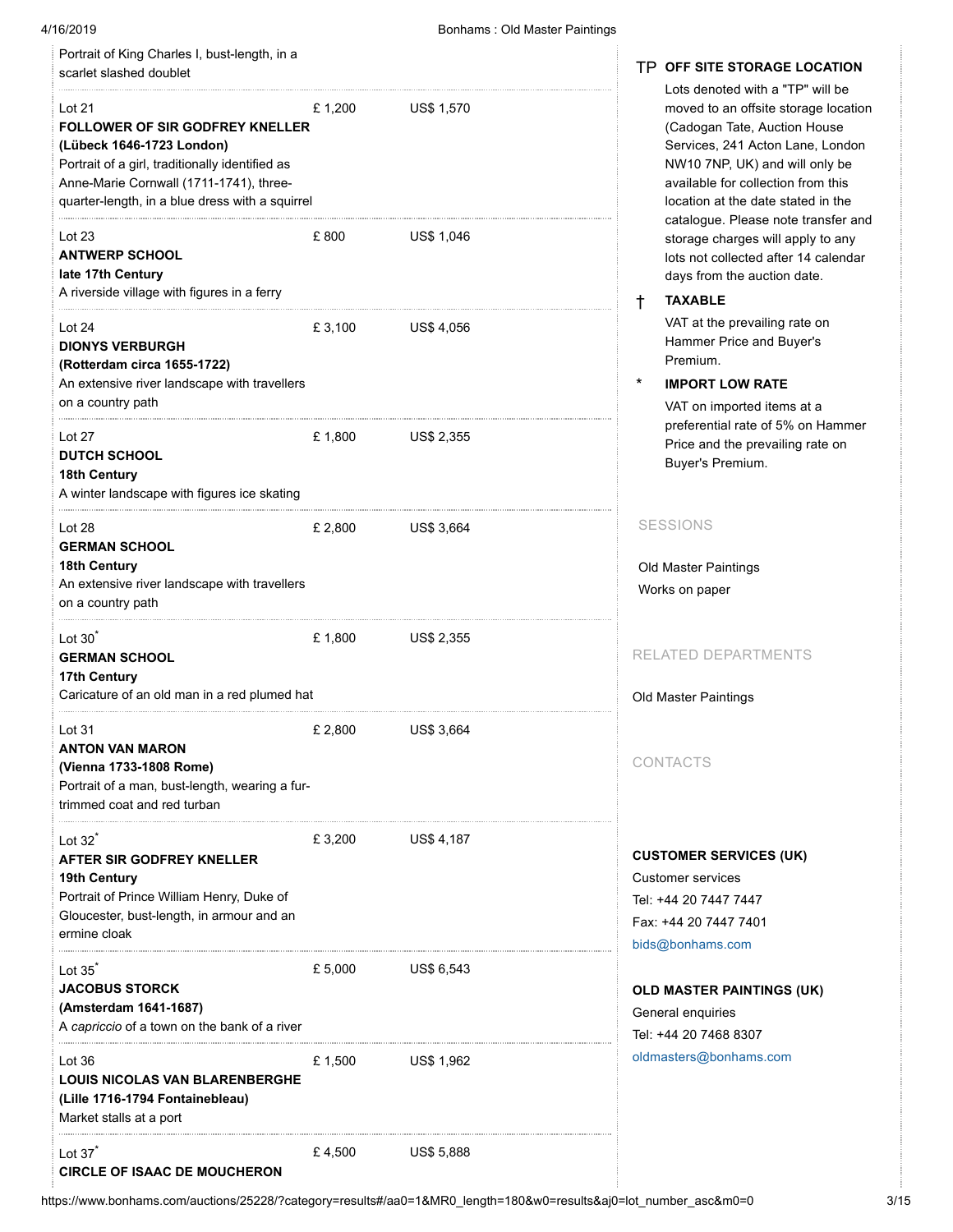### 4/16/2019 Bonhams : Old Master Paintings

| (Amsterdam 1667-1744)<br>A shepherd resting with his flock before a<br>river 12cm (4 3/4in). diameter                                                                                                |         |                   | <b>SHIPPING (UK)</b><br>Logistics - Shipping<br>Tel: +44 20 7468 8302                                                          |
|------------------------------------------------------------------------------------------------------------------------------------------------------------------------------------------------------|---------|-------------------|--------------------------------------------------------------------------------------------------------------------------------|
| Lot $38^{\degree}$<br>FOLLOWER OF WILLEM VAN DE VELDE<br><b>THE YOUNGER</b><br>(Leiden 1633-1707 Greenwich)<br>English men o' war in a stiff breeze                                                  | £ 2.000 | US\$ 2,617        | Fax: +44 20 7629 9673<br>shipping@bonhams.com<br><b>POPPY HARVEY-JONES</b><br>Specialist - Old Master Paintings                |
| Lot $40^*$ TP<br><b>CIRCLE OF PETER VAN LINT</b><br>(Antwerp 1609-1690)<br>Christ in the House of Mary and Martha                                                                                    | £1,500  | US\$ 1,962        | London, United Kingdom<br>Tel: +44 20 7468 8308<br>Fax: +44 20 7447 7439<br>Poppy.Harvey-Jones@bonhams.com                     |
| Lot 42<br>AFTER GIULIO CESARE PROCACCINI<br><b>17th Century</b><br>Study of Angels                                                                                                                   | £1,800  | US\$ 2,355        |                                                                                                                                |
| Lot $43$<br>STUDIO OF GIROLAMO MAZZOLA,<br><b>CALLED BEDOLI</b><br>(Parma 1500-1569)<br>Saint Elizabeth with the Infant Saint John<br>the Baptist before a curtain drawn aside by<br>angels unframed | £ 2,200 | US\$ 2,878        | <b>TRAVEL AND DIRECTIONS</b><br><b>LONDON, KNIGHTSBRIDGE</b><br><b>Montpelier Street</b><br>Knightsbridge<br>London<br>SW7 1HH |
| Lot $44TP$<br>BERGAMO SCHOOL, LATE 17TH<br><b>CENTURY LUTES WITH MUSIC SCORES</b><br>AND A CELESTIAL GLOBE ON A<br>DRAPED TABLE 86.8 X 114.7 CM. (34 1/4<br>X 45 1/4 IN.) UNFRAMED                   | £ 3,700 | US\$ 4,841        | Tel: +44 20 7393 3900<br>Fax: +44 20 7393 3905<br>info@bonhams.com<br><b>VIEW ON GOOGLE MAPS</b>                               |
| Lot $45^{TP}$<br><b>FOLLOWER OF PIETRO DANDINI</b><br>(Florence 1646-1712)<br>The Abduction of Helen                                                                                                 | £1,500  | US\$ 1,962        |                                                                                                                                |
| Lot 46<br><b>FOLLOWER OF ADRIAEN THOMASZ.</b><br><b>KEY</b><br>(Antwerp circa 1544-circa 1589)<br>Portrait of a bearded gentleman, bust-<br>length, in black costume                                 | £ 2,000 | US\$ 2,617        |                                                                                                                                |
| Lot $47$<br><b>DUTCH SCHOOL</b><br>circa 1600<br>Portrait of child, half-length, holding a rattle                                                                                                    | £13,000 | US\$ 17,011       |                                                                                                                                |
| Lot $48^*$<br><b>FOLLOWER OF MICHIEL JANSZ. VAN</b><br><b>MIEREVELDT</b><br>(Delft 1567-1641)<br>Portrait of a gentleman, bust-length, in black<br>costume and a white ruff                          | £4,500  | <b>US\$ 5,888</b> |                                                                                                                                |
| Lot $49TP$<br><b>CIRCLE OF SEBASTIAN VRANCX</b><br>(Antwerp 1573-1647)                                                                                                                               | £8,000  | US\$ 10,468       |                                                                                                                                |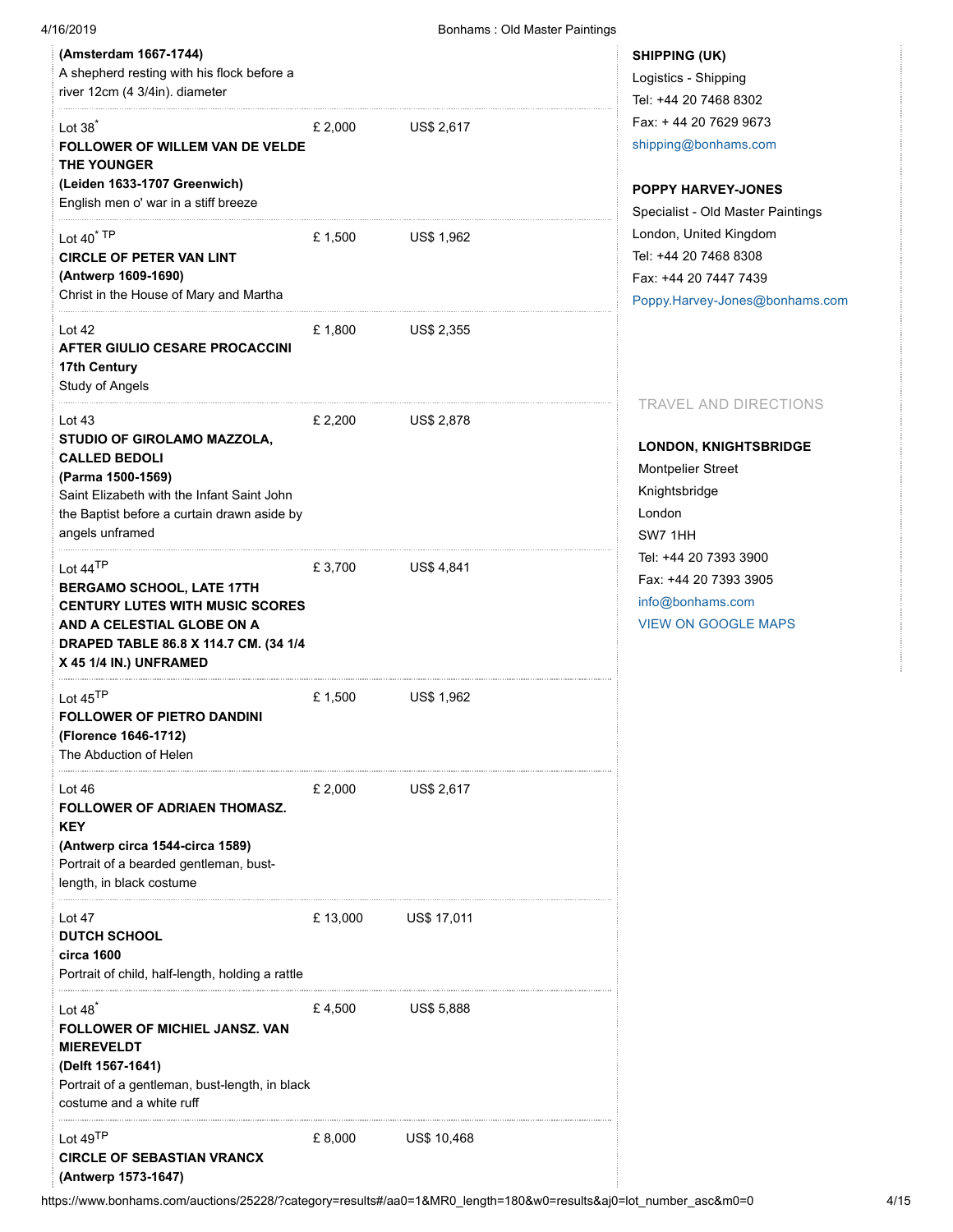| A palace garden with elegant figures<br>feasting on a terrace with musicians on the<br>balcony above them and a troupe of<br>commedia dell'arte actors and acrobats<br>performing below                                                       |          |             |
|-----------------------------------------------------------------------------------------------------------------------------------------------------------------------------------------------------------------------------------------------|----------|-------------|
| Lot $50^{TP}$<br><b>AFTER DAVID VINCKBOONS</b><br>early 17th Century<br>A fête champêtre with numerous elegant<br>figures in a wooded landscape beside a river<br>and a village beyond                                                        | £7,000   | US\$ 9,160  |
| Lot 51<br>ATTRIBUTED TO JASPER VAN DER<br><b>LAANEN</b><br>(Antwerp circa 1592-1626)<br>A wooded landscape with an elegant figure<br>on horseback, before a river                                                                             | £ 3,500  | US\$ 4,580  |
| Lot $52$<br><b>FRANCESCO GRAZIANI</b><br>(active Naples and Rome, late 17th and<br>early 18th Centuries)<br>A cavalry skirmish before a landscape; and<br>A cavalry skirmish on the banks of a river<br>and 19.6 x 32.8cm (7 3/4 x 13in). (2) | £ 1,600  | US\$ 2,093  |
| Lot 53<br><b>FRANCESCO ANTONIO SIMONINI</b><br>(Parma 1686-1753)<br>An extensive river landscape with a group of<br>exotic merchants conversing in the<br>foreground                                                                          | £1,500   | US\$ 1,962  |
| Lot 55<br>CAJETAN ROOS, CALLED GAETANO DE<br>ROSA<br>(Rome 1690-1770 Vienna)<br>An Italianate landscape with a couple on a<br>country path                                                                                                    | £ 2,800  | US\$ 3,664  |
| Lot 56<br><b>ATTRIBUTED TO JOSEPH HEINTZ THE</b><br><b>YOUNGER</b><br>(Augsburg circa 1600-circa 1678 Venice)<br>The Ridotto                                                                                                                  | £8,000   | US\$ 10,468 |
| Lot $57^{TP}$<br>STUDIO OF ANTIVEDUTO GRAMMATICA<br>(Rome 1571-1626)<br>The Madonna and Child with Saint Elizabeth<br>and the Infant Saint John the Baptist<br>unframed                                                                       | £ 2,500  | US\$ 3,271  |
| Lot $58$ <sup>TP</sup><br><b>STUDIO OF LUCA GIORDANO</b><br>(Naples 1634-1705)<br>Venus and Mars with putti and attendants                                                                                                                    | £ 14,000 | US\$ 18,320 |
| Lot 59TP                                                                                                                                                                                                                                      | £19,000  | US\$ 24,863 |

#### **[VENETIAN SCHOOL](https://www.bonhams.com/auctions/25228/lot/59/?category=results&length=180&page=1)**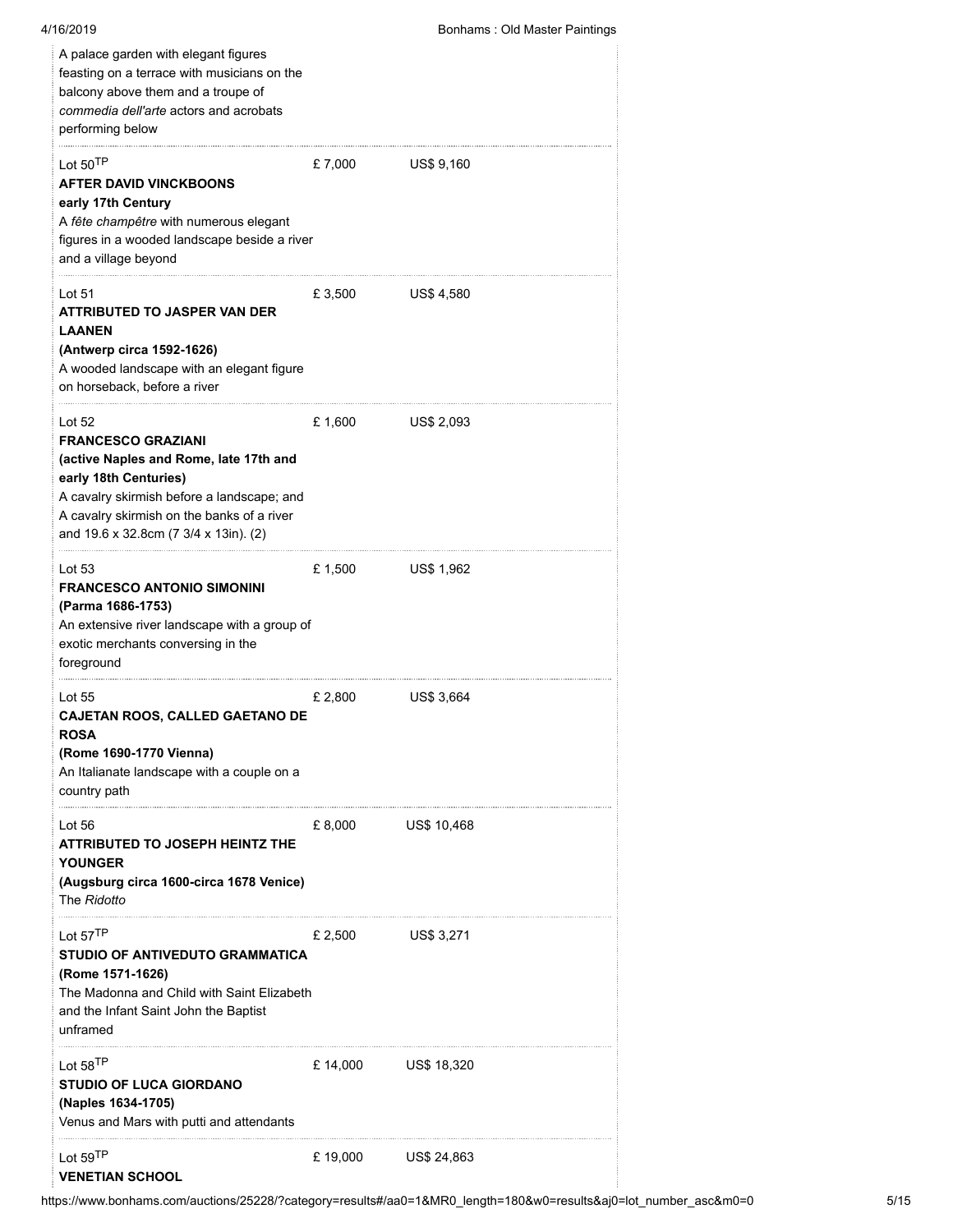| <b>17th Century</b><br>Saint Sebastian                                                                                                                                               |                    |             |
|--------------------------------------------------------------------------------------------------------------------------------------------------------------------------------------|--------------------|-------------|
| Lot 60TP<br><b>CIRCLE OF FEDERICO BAROCCI</b><br>(Urbino circa 1535-1612)<br>Portrait of a gentleman, three-quarter-length,                                                          | £7,000             | US\$ 9,160  |
| Lot $61^{TP}$<br><b>PIETRO LABRUZZI</b><br>(Rome 1739-1805)<br>after Giovanni Francesco Barbieri, called<br>il Guercino<br><b>Esther before Ahasuerus</b>                            | £7,000             | US\$ 9,160  |
| Lot $63$<br><b>GEORGE MORLAND</b><br>(London 1763-1804)<br>Travellers on a country path                                                                                              | £ 1,500            | US\$ 1,962  |
| Lot $64$<br><b>MASON CHAMBERLIN R.A.</b><br>(London 1727-1787)<br>Portrait of a huntsman, half-length, in a blue<br>coat, standing in a landscape with his dog                       | £1,500             | US\$ 1,962  |
| Lot 67<br><b>CIRCLE OF NICOLAS DE LARGILLIÈRE</b><br>(Paris 1656-1746)<br>Portrait of a lady, bust-length, in a pink<br>embroidered dress with a silk wrap, within a<br>painted oval | £ 3,000            | US\$ 3,925  |
| Lot $68$ <sup>TP</sup><br><b>FRENCH SCHOOL</b><br>late 17th Century<br>A gilt dish filled with fruit alongside dead<br>birds and a silver gilt cup and cover                         | £ 1,800            | US\$ 2,355  |
| Lot 70<br><b>FOLLOWER OF JEAN-BAPTISTE</b><br><b>MONNOYER</b><br>(Lille 1636-1699 London)<br>Tulips, poppies, roses and other flowers in a<br>bronze urn                             | £ 1,500            | US\$ 1,962  |
| Lot 76<br><b>JACOBUS STORCK</b><br>(Amsterdam 1641-1687)<br>A Mediterranean harbour with elegant<br>figures boarding gondolas                                                        | £ 5,000 US\$ 6,543 |             |
| Lot 77<br><b>FLEMISH SCHOOL</b><br>circa 1640<br>A military procession                                                                                                               | £ 2,800            | US\$ 3,664  |
| Lot 78<br>JAN BAPTIST WEENIX<br>(Amsterdam 1621-circa 1660 Deutecum)<br>An Italianate landscape with a Moorish rider<br>conversing with a shepherdess resting on                     | £ 9,000            | US\$ 11,777 |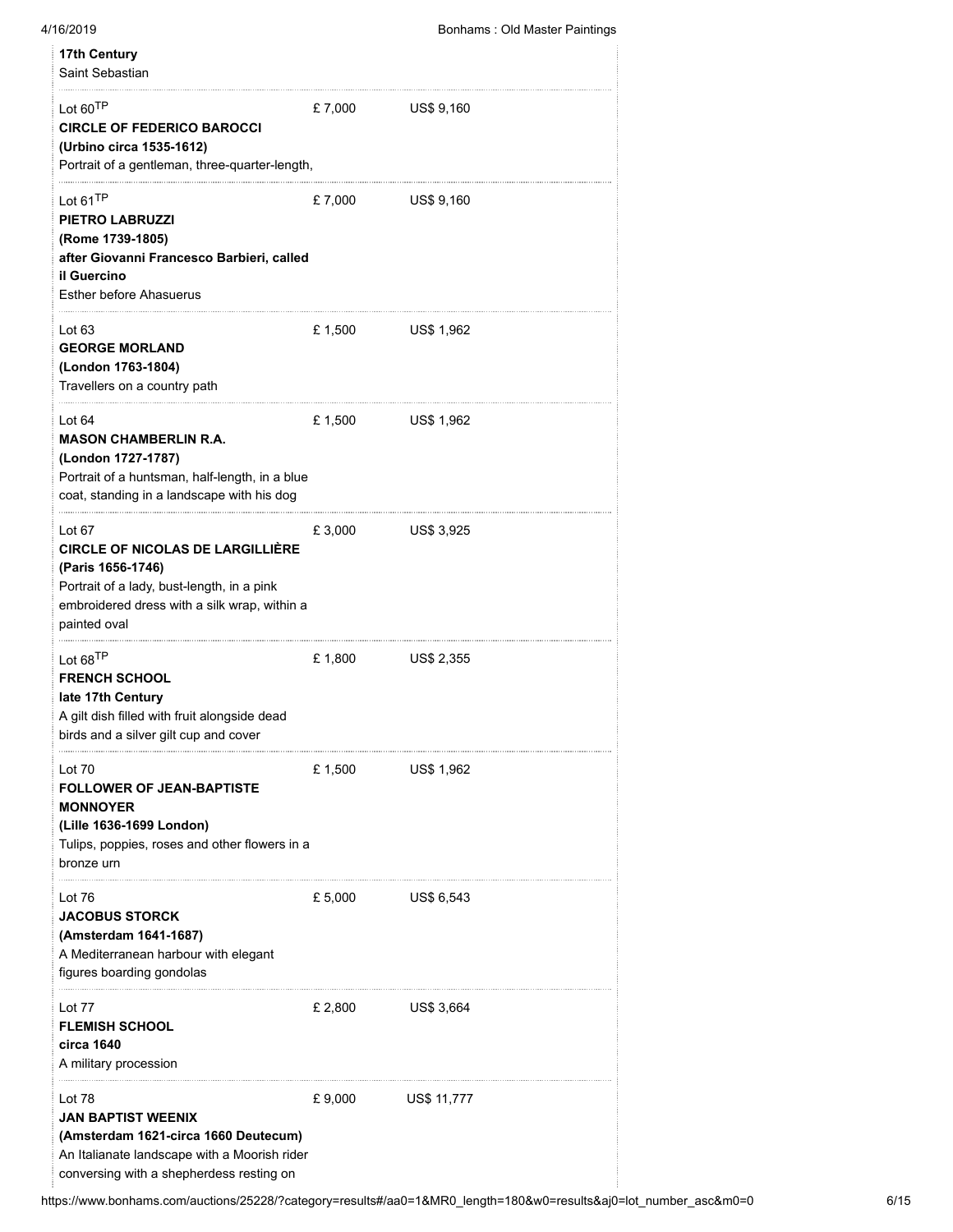| 4/16/2019                                                                                                                                                                                                                               |         | Bonhams: Old Master Paintings |
|-----------------------------------------------------------------------------------------------------------------------------------------------------------------------------------------------------------------------------------------|---------|-------------------------------|
| the roadside, a ruined Roman aqueduct<br>beyond                                                                                                                                                                                         |         |                               |
| Lot 79<br><b>LOUIS-LÉOPOLD BOILLY</b><br>(La Bassée 1761-1845 Paris)<br>Portrait of a gentleman, bust-length,                                                                                                                           | £ 1,400 | US\$ 1,832                    |
| Lot 81<br><b>FRENCH SCHOOL</b><br>circa 1800<br>Portrait of a gentleman, bust-length, in a<br>black coat unframed                                                                                                                       | £ 3,800 | US\$ 4,972                    |
| Lot 82 <sup>* TP</sup><br>AFTER TIZIANO VECELLIO, CALLED<br>TITIAN<br>17th Century<br>Danae                                                                                                                                             | £12,000 | <b>US\$ 15,703</b>            |
| Lot $84^*$<br>FOLLOWER OF TIZIANO VECELLIO,<br><b>CALLED TITIAN</b><br>(Pieve-di-Cadore 1485-1576 Venice)<br>Putti cavorting in a landscape                                                                                             | £4,000  | <b>US\$ 5,234</b>             |
| Lot 88<br><b>FLEMISH SCHOOL</b><br><b>18th Century</b><br>An interior with figures washing; An interior<br>with figures preparing food; An interior with<br>figures before a priest; and Figures in an<br>interior with a tax collector | £4,000  | US\$ 5,234                    |
| Lot 89<br><b>JOOST CORNELISZ. DROOCHSLOOT</b><br>(Utrecht 1586-1666)<br>A village kermesse                                                                                                                                              | £1,800  | US\$ 2,355                    |
| Lot 93<br><b>ROMAN SCHOOL</b><br>18th Century<br>Cleopatra                                                                                                                                                                              | £4,200  | US\$ 5,496                    |
| Lot 96<br><b>CIRCLE OF JOHN OPIE R.A.</b><br>(Trevellas 1761-1807 London)<br>A beggar boy holding a monkey                                                                                                                              | £ 2,000 | US\$ 2,617                    |
| Lot 97<br><b>STUDIO OF ALLAN RAMSAY</b><br>(Edinburgh 1713-1784 Douvres)<br>Portrait of Anne, Countess of Balcarres (nee<br>Dalrymple), half-length, in a yellow dress<br>and blue shawl with a rose corsage, within a<br>painted oval  | £ 1,700 | US\$ 2,224                    |
| Lot $98TP$<br><b>CIRCLE OF JOHN VANDERBANK</b><br>(London 1694-1739)<br>Portrait of an officer, half-length, wearing a                                                                                                                  | £ 2,500 | US\$ 3,271                    |

[breastplate and a red velvet coat, holding a](https://www.bonhams.com/auctions/25228/lot/98/?category=results&length=180&page=1)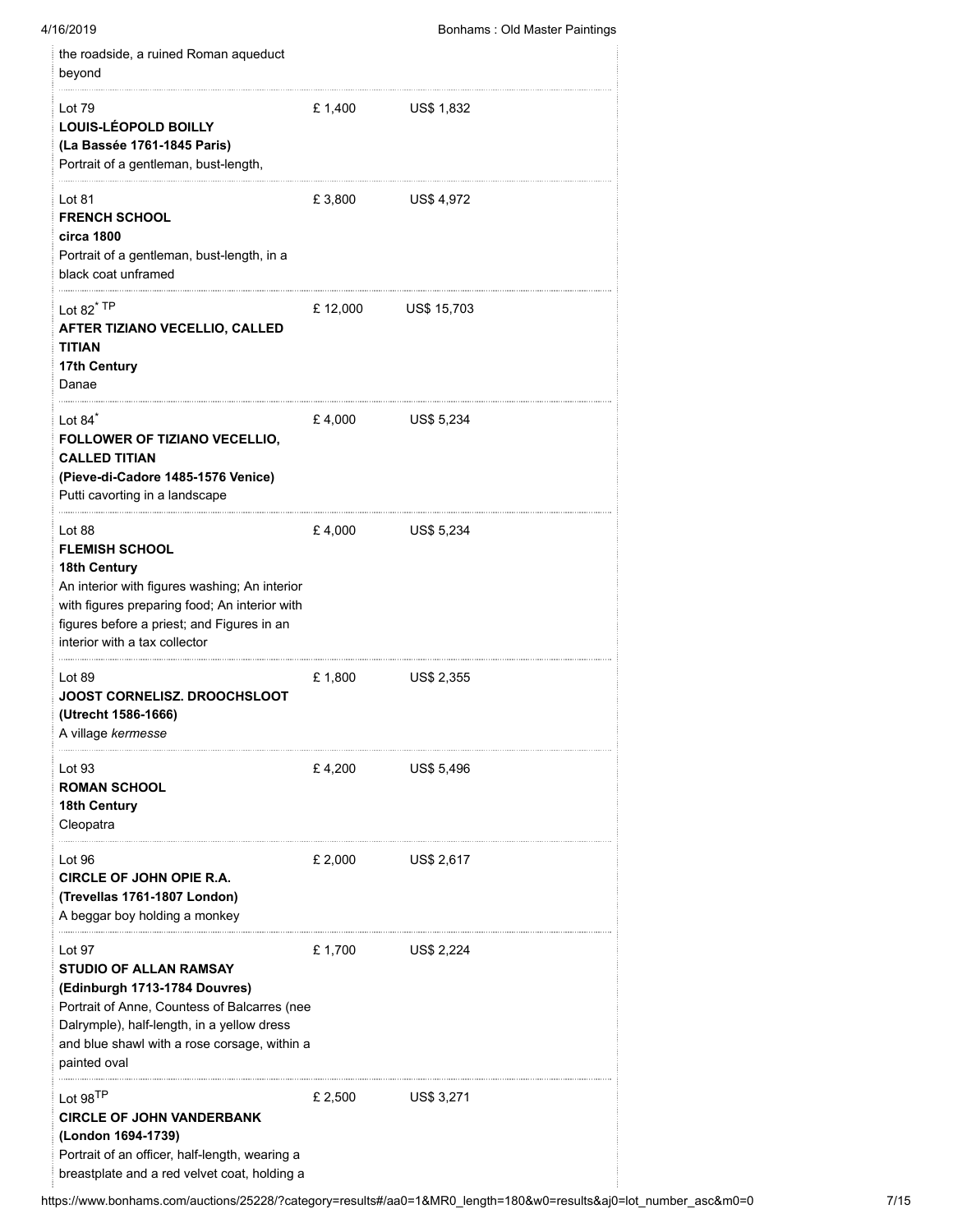| Lot 99<br>£ 5,500<br>US\$ 7,197<br><b>CHARLES TOWNE</b><br>(Wigan 1763-1840 Liverpool)<br>Pointers in a stable<br>Lot 101<br>£ 2,000<br>US\$ 2,617<br><b>CIRCLE OF BARTOLOMEO PASSAROTTI</b><br>(Bologna 1529-1592)<br>Portrait of a gentleman, bust-length, in black<br>costume, with a black hat<br>Lot 102<br>£ 2,000<br>US\$ 2,617<br>FOLLOWER OF PAOLO CALIARI,<br><b>CALLED PAOLO VERONESE</b><br>(Verona 1528-1588 Venice)<br>Elijah and the Angel; and The Parable of<br>Dives (?) the former 54.6 x 25.6cm (21 1/2 x<br>10 1/16in). and the latter 56.2 x 25.3cm (22<br>$1/8 \times 9$ 15/16in). (2)<br>Lot 104<br>£ 1,500<br>US\$ 1,962<br><b>FRENCH SCHOOL</b><br>circa 1545<br>Portrait of a gentleman, bust-length, in a<br>white ruff and black hat<br>Lot 105<br>£3,800<br>US\$ 4,972<br><b>AFTER FEDERICO BAROCCI</b><br>17th Century<br>The Annunciation unframed<br>Lot 106<br>£8,000<br>US\$ 10,468<br><b>CIRCLE OF AERT VAN DER NEER</b><br>(Amsterdam 1603-1677)<br>A moonlit river landscape<br>Lot 107<br>£1,500<br>US\$ 1,962<br>PIETER CORNELIUS VERBEECK<br>(Haarlem circa 1610-circa 1654)<br>Two horses at a fence<br>Lot 114<br>£ 3,200<br><b>US\$ 4,187</b><br><b>ITALIAN SCHOOL</b><br>late 18th Century<br>View of the Tiber, Rome with the Castel<br>Sant'Angelo<br>Lot 115<br>£8,000<br><b>US\$ 10,468</b><br><b>FOLLOWER OF JACOPO DI PAOLO</b><br><b>MARIESCHI</b><br>(Venice 1711-1794)<br>The Entrance to the Grand Canal, Venice<br>with Santa Maria della Salute beyond<br>Lot 117<br>£ 4,000<br>US\$ 5,234<br><b>MANNER OF JAN VAN HUYSUM</b><br><b>19th Century</b><br>Roses, tulips and delphiniums in a glass<br>vase on a stone ledge | hat |  |
|------------------------------------------------------------------------------------------------------------------------------------------------------------------------------------------------------------------------------------------------------------------------------------------------------------------------------------------------------------------------------------------------------------------------------------------------------------------------------------------------------------------------------------------------------------------------------------------------------------------------------------------------------------------------------------------------------------------------------------------------------------------------------------------------------------------------------------------------------------------------------------------------------------------------------------------------------------------------------------------------------------------------------------------------------------------------------------------------------------------------------------------------------------------------------------------------------------------------------------------------------------------------------------------------------------------------------------------------------------------------------------------------------------------------------------------------------------------------------------------------------------------------------------------------------------------------------------------------------------------------------------------------------------------------------------|-----|--|
|                                                                                                                                                                                                                                                                                                                                                                                                                                                                                                                                                                                                                                                                                                                                                                                                                                                                                                                                                                                                                                                                                                                                                                                                                                                                                                                                                                                                                                                                                                                                                                                                                                                                                    |     |  |
|                                                                                                                                                                                                                                                                                                                                                                                                                                                                                                                                                                                                                                                                                                                                                                                                                                                                                                                                                                                                                                                                                                                                                                                                                                                                                                                                                                                                                                                                                                                                                                                                                                                                                    |     |  |
|                                                                                                                                                                                                                                                                                                                                                                                                                                                                                                                                                                                                                                                                                                                                                                                                                                                                                                                                                                                                                                                                                                                                                                                                                                                                                                                                                                                                                                                                                                                                                                                                                                                                                    |     |  |
|                                                                                                                                                                                                                                                                                                                                                                                                                                                                                                                                                                                                                                                                                                                                                                                                                                                                                                                                                                                                                                                                                                                                                                                                                                                                                                                                                                                                                                                                                                                                                                                                                                                                                    |     |  |
|                                                                                                                                                                                                                                                                                                                                                                                                                                                                                                                                                                                                                                                                                                                                                                                                                                                                                                                                                                                                                                                                                                                                                                                                                                                                                                                                                                                                                                                                                                                                                                                                                                                                                    |     |  |
|                                                                                                                                                                                                                                                                                                                                                                                                                                                                                                                                                                                                                                                                                                                                                                                                                                                                                                                                                                                                                                                                                                                                                                                                                                                                                                                                                                                                                                                                                                                                                                                                                                                                                    |     |  |
|                                                                                                                                                                                                                                                                                                                                                                                                                                                                                                                                                                                                                                                                                                                                                                                                                                                                                                                                                                                                                                                                                                                                                                                                                                                                                                                                                                                                                                                                                                                                                                                                                                                                                    |     |  |
|                                                                                                                                                                                                                                                                                                                                                                                                                                                                                                                                                                                                                                                                                                                                                                                                                                                                                                                                                                                                                                                                                                                                                                                                                                                                                                                                                                                                                                                                                                                                                                                                                                                                                    |     |  |
|                                                                                                                                                                                                                                                                                                                                                                                                                                                                                                                                                                                                                                                                                                                                                                                                                                                                                                                                                                                                                                                                                                                                                                                                                                                                                                                                                                                                                                                                                                                                                                                                                                                                                    |     |  |
|                                                                                                                                                                                                                                                                                                                                                                                                                                                                                                                                                                                                                                                                                                                                                                                                                                                                                                                                                                                                                                                                                                                                                                                                                                                                                                                                                                                                                                                                                                                                                                                                                                                                                    |     |  |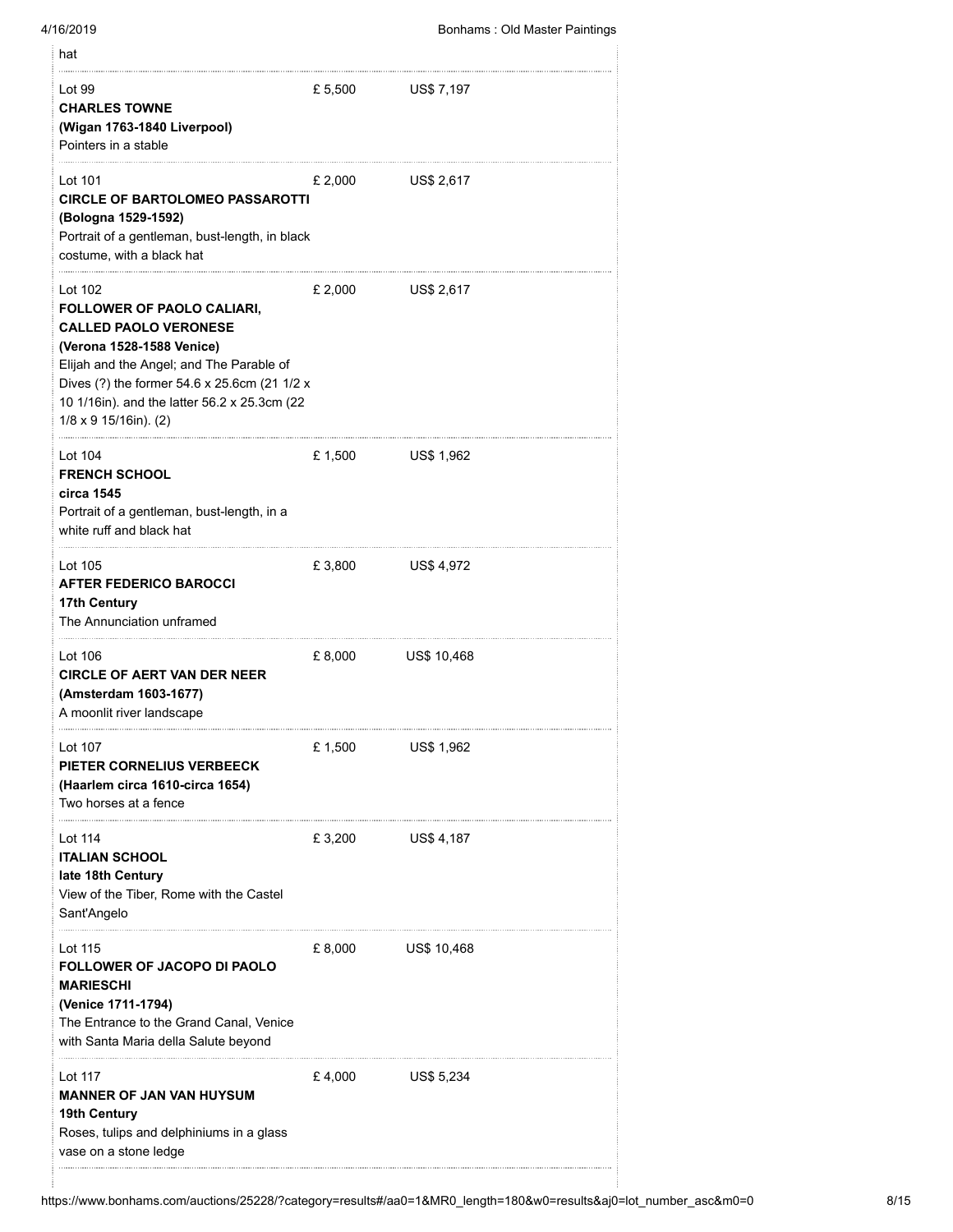| Lot 118 <sup>TP</sup><br>AFTER SIR PETER PAUL RUBENS<br><b>18th Century</b><br><b>Drunken Hercules</b>                                                                                                                                                                                                                                                     | £3,500   | US\$ 4,580         |
|------------------------------------------------------------------------------------------------------------------------------------------------------------------------------------------------------------------------------------------------------------------------------------------------------------------------------------------------------------|----------|--------------------|
| Lot 119<br><b>CIRCLE OF NICHOLAAS VERKOLJE</b><br>(Delft 1673-1746 Amsterdam)<br>Daphnis and Chloe                                                                                                                                                                                                                                                         | £ 1,900  | US\$ 2,486         |
| Lot 121<br><b>DANIEL TURNER</b><br>(England, active 1782-1801)<br>A view of the Thames with Westminster<br>Bridge and Saint Paul's beyond and the<br>Shot Tower, Lambeth in the foreground                                                                                                                                                                 | £ 2,000  | US\$ 2,617         |
| Lot 123TP<br><b>WILLIAM MARLOW</b><br>(Southwark 1740-1813 Twickenham)<br>A distant view of Rome from the North                                                                                                                                                                                                                                            | £10,000  | <b>US\$ 13,086</b> |
| Lot $124$ <sup>TP</sup><br><b>MARZIO MASTURZIO</b><br>(active Naples, circa 1670)<br>A cavalry skirmish between Turks and<br>Christians                                                                                                                                                                                                                    | £ 3,500  | US\$ 4,580         |
| Lot 126<br><b>FRENCH SCHOOL</b><br><b>19th Century</b><br>Portrait of a lady, traditionally identified as<br>Mademoiselle Christine-Antoinette-Charlotte<br>Desmares; Portrait of Vittoria della Rovere<br>as Saint Victoria; Portrait of a lady, said to<br>be Charlotte Gaucher de Mouchy, comtesse<br>d'Herouville; and Portrait of a noblewoman<br>(4) | £1,800   | US\$ 2,355         |
| Lot 127 <sup>*</sup><br><b>AFTER ANNIBALE CARRACCI</b><br><b>18th Century</b><br>The Holy Family with the Infant Saint John<br>the Baptist                                                                                                                                                                                                                 | £ 14,000 | US\$ 18,320        |
| Lot 129<br><b>ATTRIBUTED TO PIETER HARDIME</b><br>(Antwerp 1677-1758)<br>Tulips, narcissi, roses, convolvulus and<br>other flowers in an urn on a table-top                                                                                                                                                                                                | £ 1,500  | US\$ 1,962         |
| Lot 130<br><b>CIRCLE OF PIERRE-PAUL PRUD'HON</b><br>(Cluny 1758-1823 Paris)<br>The Assumption of the Virgin                                                                                                                                                                                                                                                | £ 2,000  | US\$ 2,617         |
| Lot 132<br><b>FLEMISH SCHOOL</b><br><b>19th Century</b><br>Saint George; and Saint Eustace (recto) and<br>The Annunciation (verso) (2)                                                                                                                                                                                                                     | £ 1,500  | US\$ 1,962         |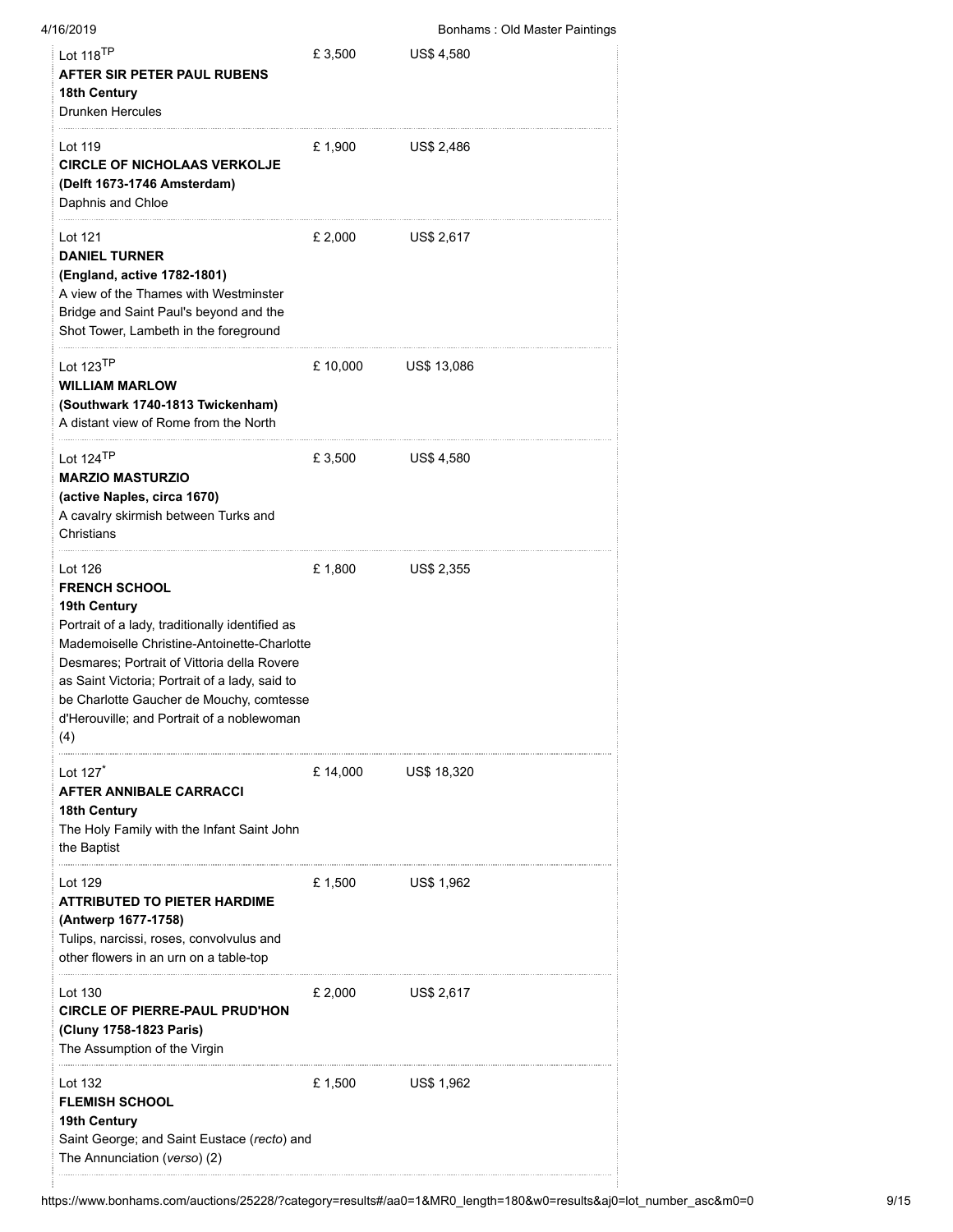| 4/16/2019 |  |
|-----------|--|

| Lot 133<br><b>GERMAN SCHOOL</b><br><b>19th Century</b><br>The Twelve Apostles (2)                                                                                                                                                               | £3,500  | US\$ 4,580  |
|-------------------------------------------------------------------------------------------------------------------------------------------------------------------------------------------------------------------------------------------------|---------|-------------|
| Lot 134<br><b>GERMAN SCHOOL</b><br><b>16th Century</b><br>Saint Augustine, extended on the upper and<br>lower edges                                                                                                                             | £ 2,000 | US\$ 2,617  |
| Lot $135$ <sup>TP</sup><br><b>JOHANN ANTON EISMANN</b><br>(Salzburg 1604-1698 Venice)<br>A harbour with figures on the quayside in the<br>foreground                                                                                            | £12,000 | US\$ 15,703 |
| Lot 137<br><b>CIRCLE OF RACHEL RUYSCH</b><br>(Amsterdam 1664-1750)<br>Carnations, rose, convolvulus and other<br>flowers on a table-top; and Poppies,<br>convolvulus and other flowers on a stone<br>ledge with a snail (2)                     | £10,500 | US\$ 13,740 |
| Lot 138 <sup>*</sup><br><b>GERMAN SCHOOL</b><br>19th Century<br>A skull with a snake; and The underside of a<br>skull with other bones (2) unframed                                                                                             | £4,000  | US\$ 5,234  |
| Lot $142$ <sup>TP</sup><br><b>FRANCESCO MONTI, CALLED IL</b><br><b>BRESCIANINO</b><br>(Brescia 1646-1703 Parma)<br>A cavalry skirmish between Turks and<br>Christians                                                                           | £4,200  | US\$ 5,496  |
| Lot 145<br><b>PIETER HARMENSZ, VERELST</b><br>(Dordrecht circa 1618-circa 1668)<br>An Allegory of Greed                                                                                                                                         | £3,000  | US\$ 3,925  |
| Lot 148<br><b>GILLIS PEETERS I</b><br>(Antwerp 1612-1653)<br>A river landscape with figures before a<br>cottage                                                                                                                                 | £ 2,500 | US\$ 3,271  |
| Lot 149<br><b>FOLLOWER OF QUENTIN MATSYS</b><br>(Leuven 1466-1530 Antwerp)<br>Pieta                                                                                                                                                             | £ 2,800 | US\$ 3,664  |
| Lot 154<br><b>FOLLOWER OF GENNARO GRECO,</b><br><b>CALLED IL MASCACOTTA</b><br>(Naples 1663-1714 Nola)<br>An architectural capriccio with soldiers<br>seated in the foreground; and An<br>architectural capriccio with figures at a well<br>(2) | £1,500  | US\$ 1,962  |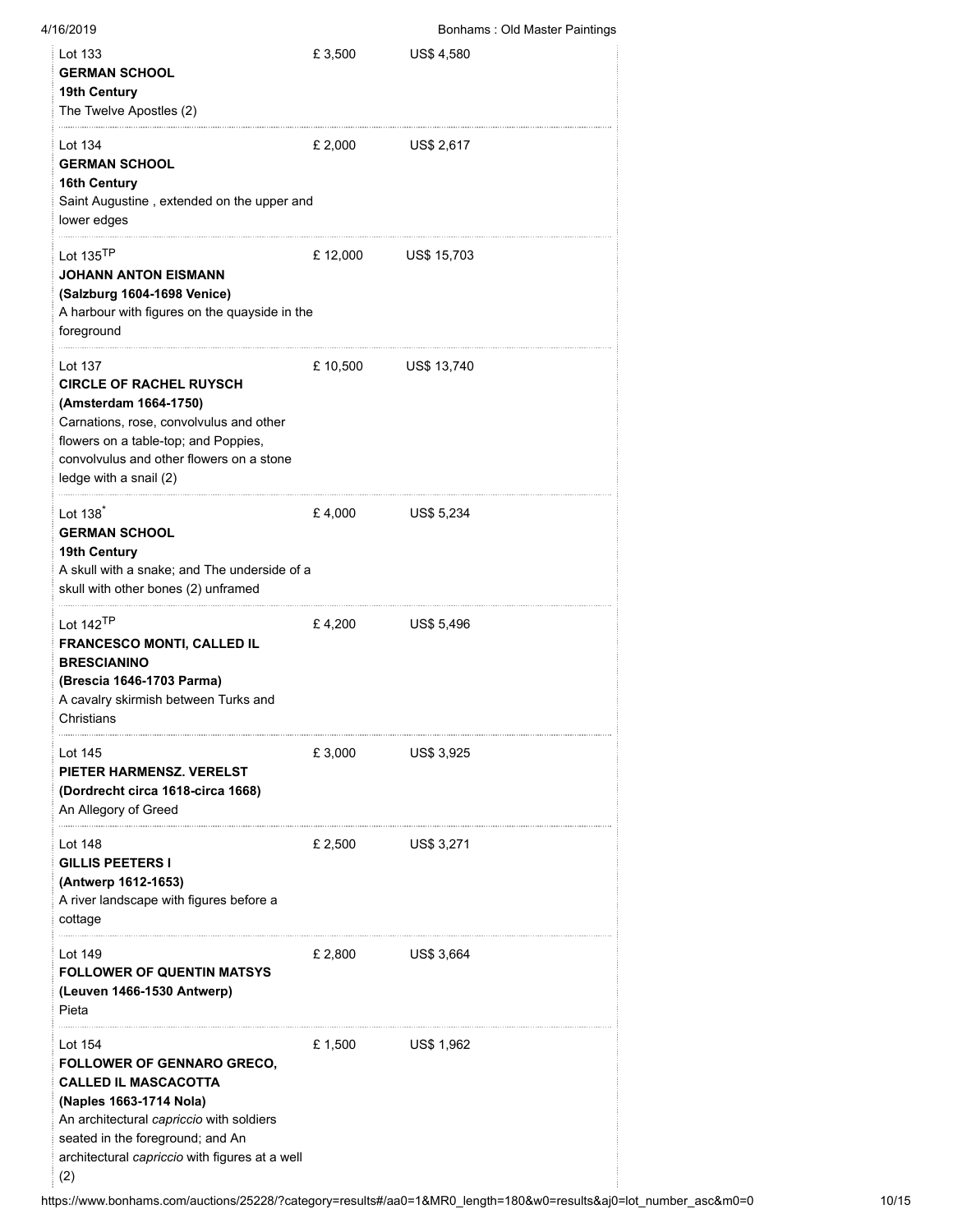| Lot 161<br><b>SIENESE SCHOOL</b><br><b>16th Century</b><br>The Madonna and Child with the Infant Saint<br>John the Baptist                                                                                                                                                             | £3,800   | US\$ 4,972        |
|----------------------------------------------------------------------------------------------------------------------------------------------------------------------------------------------------------------------------------------------------------------------------------------|----------|-------------------|
| Lot $162$ <sup>TP</sup><br><b>DIRCK DIRCKSZ, VAN SANTVOORT</b><br>(Amsterdam 1610-1680)<br>A group portrait of a gentleman and his wife,<br>seated full-lengths, with their four daughters,<br>in black costume, the youngest two seated<br>making garlands of flowers, in a landscape | £ 5,500  | US\$ 7,197        |
| Lot 163<br><b>CIRCLE OF GERRIT DOU</b><br>(Leiden 1613-1675)<br>Portrait of a black boy, bust-length, in a<br>cloak, gold clasp and an earring                                                                                                                                         | £ 3,800  | US\$ 4,972        |
| Lot 166<br>ATTRIBUTED TO KLAES MOLENAER<br>(Haarlem circa 1630-1676)<br>A winter landscape with figures ice skating                                                                                                                                                                    | £ 800    | US\$ 1,046        |
| Lot 169 <sup>*</sup><br><b>CIRCLE OF SIR PETER PAUL RUBENS</b><br>(Siegen 1577-1640 Antwerp)<br>The Supper at Emmaus                                                                                                                                                                   | £ 5,000  | US\$ 6,543        |
| Lot 172<br><b>FOLLOWER OF GIOVANNI GHISOLFI</b><br>(Milan circa 1623-1683)<br>An architectural capriccio with travellers<br>resting in the foreground                                                                                                                                  | £1,300   | US\$ 1,701        |
| Lot 173 <sup>*</sup> TP<br><b>MANNER OF CLAUDE GELLÉE, CALLED</b><br><b>CLAUDE LORRAIN</b><br>18th Century<br>A Mediterranean harbour scene                                                                                                                                            | £4,000   | <b>US\$ 5,234</b> |
| Lot 174<br><b>MANNER OF GIOVANNI PAOLO PANINI</b><br><b>19th Century</b><br>A capriccio of Roman ruins including the<br>Arch of Titus and the Statue of Achilles                                                                                                                       | £ 3,000  | US\$ 3,925        |
| Lot 178 <sup>*</sup><br><b>CIRCLE OF SIR ANTHONY VAN DYCK</b><br>(Antwerp 1599-1641 Blackfriars)<br>A grey horse in a landscape                                                                                                                                                        | £ 30,000 | US\$ 39,258       |
| Lot 179<br><b>JOHANN MELCHIOR ROOS</b><br>(Frankfurt-am-Main 1659-1731 Kassel(?))<br>A brown bear in a landscape                                                                                                                                                                       | £ 6,000  | US\$ 7,851        |
| Lot 180<br><b>LAURENT GEEDTS</b><br>(Leuven 1728-1813)                                                                                                                                                                                                                                 | £ 1,500  | US\$ 1,962        |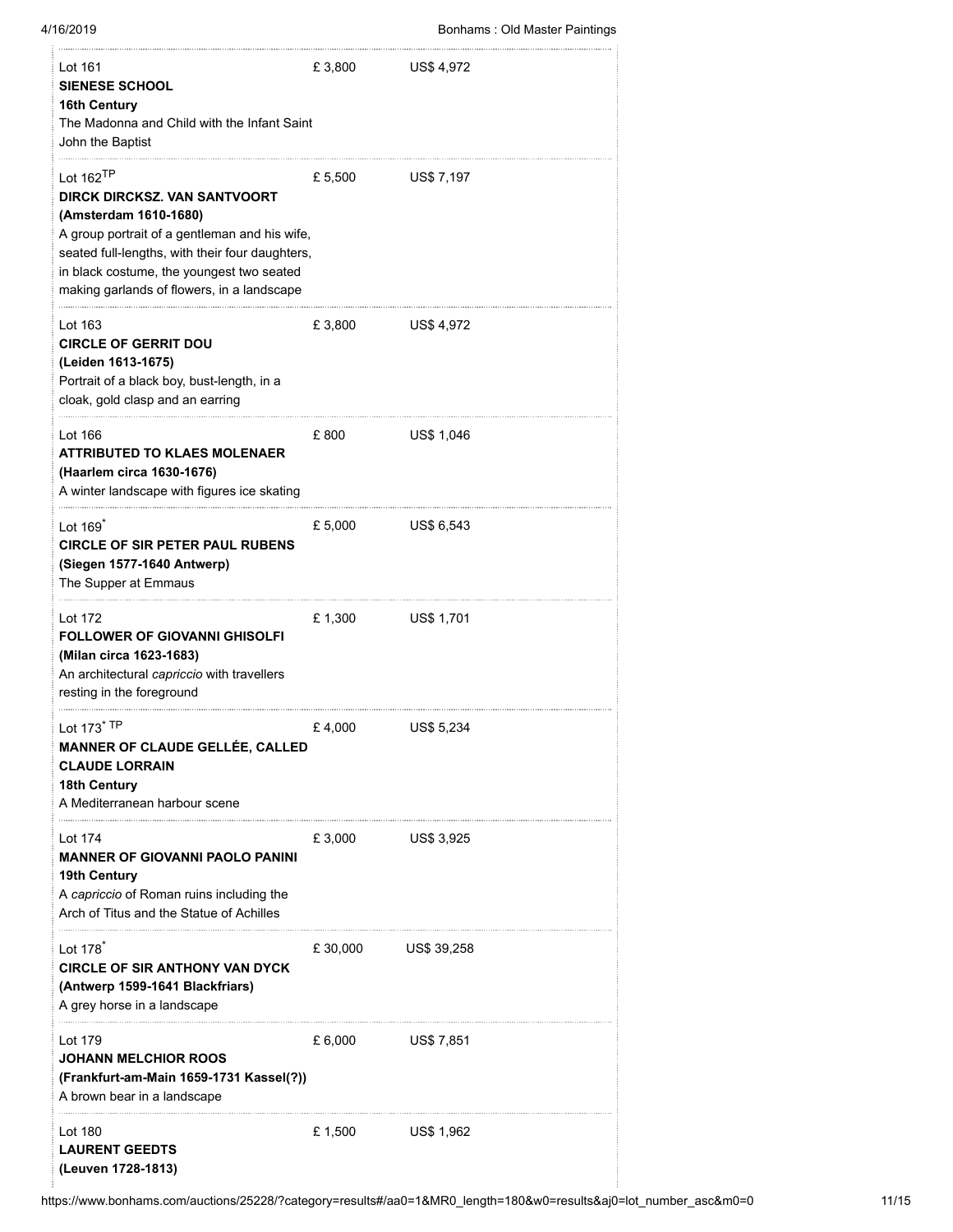| 4/16/2019 |  |
|-----------|--|
|           |  |

| A trompe l'oeil still life with a dead hare, a<br>wryneck, great spotted woodpecker,<br>thrushes and finches unframed                                                    |                    |            |
|--------------------------------------------------------------------------------------------------------------------------------------------------------------------------|--------------------|------------|
| Lot 182<br><b>CIRCLE OF ANDREA SCACCIATI</b><br>(Florence 1642-1710)<br>Roses, tulips, narcissi and other flowers in a<br>bronze urn on a stone ledge                    | £4,500             | US\$ 5,888 |
| Lot 185<br><b>FRENCH SCHOOL</b><br>early 18th Century<br>Neptune                                                                                                         | £ 2,500            | US\$ 3,271 |
| Lot $187$ <sup>TP</sup><br>STUDIO OF LODOVICO CARDI, CALLED<br><b>IL CIGOLI</b><br>(Castello di Cigoli, near San Miniato<br>1559-1613 Rome)<br>Jacob's dream             | £ 6,000            | US\$ 7,851 |
| Lot 188<br>AFTER ANTONIO ALLEGRI, CALLED IL<br><b>CORREGGIO</b><br><b>17th Century</b><br>Venus with Mercury and Cupid                                                   | £ 1,900            | US\$ 2,486 |
| Lot 190TP<br><b>NORTH ITALIAN SCHOOL</b><br>late 16th Century<br>Portrait of an architect, three-quarter-length,<br>in black robes.                                      | £ 2,000            | US\$ 2,617 |
| Lot 191<br>ATTRIBUTED TO GIOVANNI-BATTISTA<br><b>TINTI</b><br>(Parma 1558-1617)<br>The Holy Family with a donor in a carved<br>and gilt wood frame                       | £ 1,800            | US\$ 2,355 |
| Lot 193<br><b>VENETIAN SCHOOL</b><br><b>16th Century</b><br>The Mystic Marriage of Saint Catherine, with<br>Saint Ursula and the Infant Saint John the<br><b>Baptist</b> | £ 2,500            | US\$ 3,271 |
| Lot $1945$<br><b>FLORENTINE SCHOOL</b><br><b>16th Century</b><br>The Madonna and Child with the Infant Saint<br>John the Baptist                                         | £ 3,800            | US\$ 4,972 |
| Lot 195<br><b>JEAN-BAPTISTE PILLEMENT</b><br>(Lyon 1728-1808)<br>Figures by a camp fire on a rocky shore; and<br>Figures outside an inn (2)                              | £ 1,600 US\$ 2,093 |            |
| Lot 199                                                                                                                                                                  | £ 2,000            | US\$ 2,617 |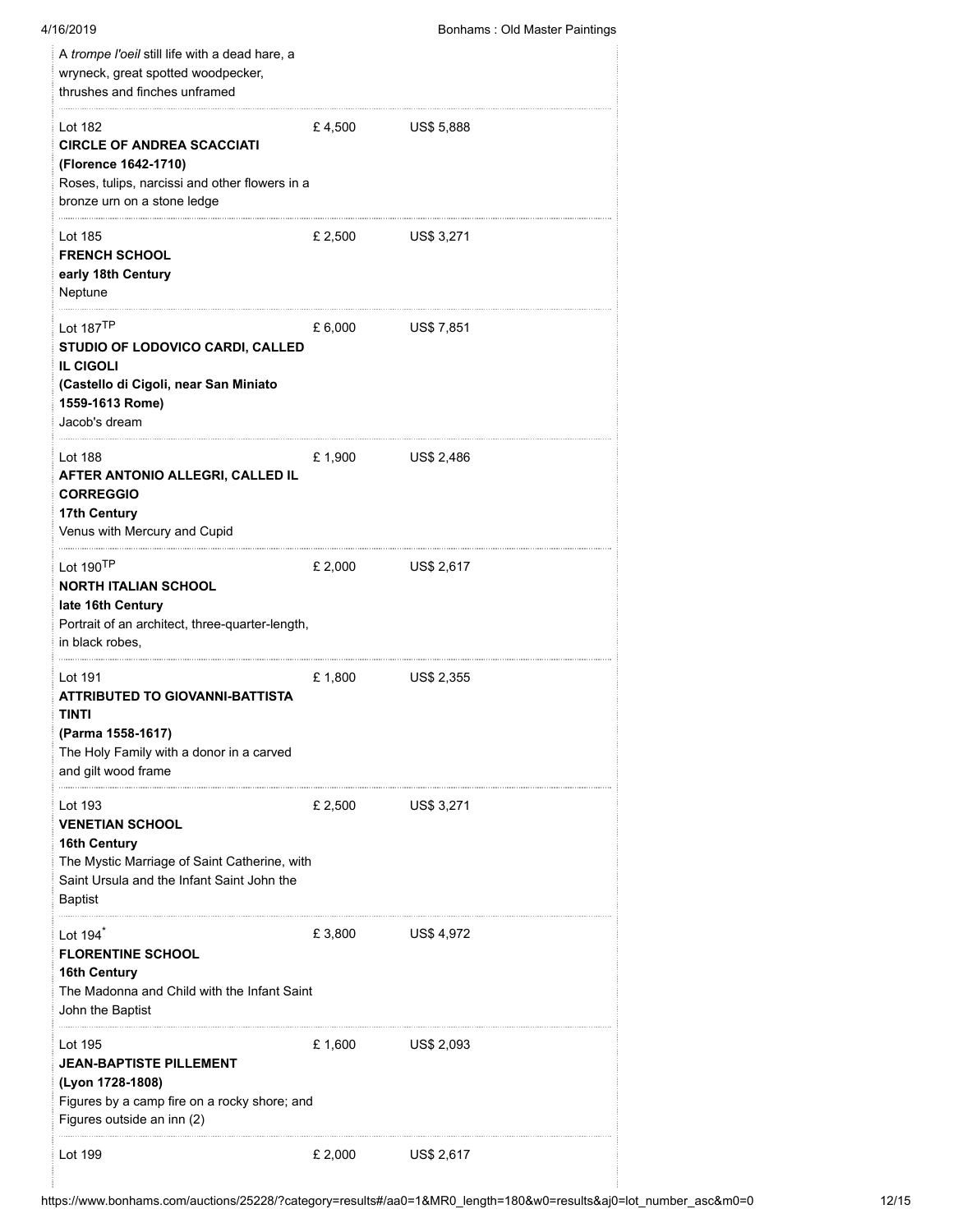| 4/16/2019                                                                                                                                                                                                                                           |         | Bonhams: Old Master Paintings |
|-----------------------------------------------------------------------------------------------------------------------------------------------------------------------------------------------------------------------------------------------------|---------|-------------------------------|
| <b>MANNER OF JAN VAN KESSEL THE</b><br><b>YOUNGER</b><br>19th Century<br>A golden pheasant with monkeys and other<br>birds in a landscape; and Parrots and<br>pheasants in a landscape (2)                                                          |         |                               |
| Lot $202^{\degree}$<br><b>FOLLOWER OF PIETER NASON</b><br>(Amsterdam 1612-1688 The Hague)<br>Portrait of a young lady, half-length, in a<br>brown dress, within a painted oval                                                                      | £1,800  | US\$ 2,355                    |
| Lot 204<br><b>BONAVENTURA PEETERS THE ELDER</b><br>(Antwerp 1614-1652 Hoboken)<br>English Shipping in choppy seas; and<br>Shipping in a choppy sea off the coast (2)                                                                                | £ 6,500 | <b>US\$ 8,505</b>             |
| Lot 206<br><b>CLAUDE LEFEBVRE</b><br>(Fontainebleau 1632-1675 Paris)<br>Portrait of Jean François Paul de Gondi,<br>Cardinal de Retz, Archbishop of Paris, half-<br>length                                                                          | £ 4,000 | US\$ 5,234                    |
| Lot 208<br>PIETER FAES<br>(Meir 1750-1814 Antwerp)<br>Lilacs in a bronze urn on a stone ledge with<br>roses                                                                                                                                         | £4,500  | <b>US\$ 5,888</b>             |
| Lot $209$ <sup>TP</sup><br><b>CIRCLE OF SIR GODFREY KNELLER</b><br>(Lübeck 1646-1723 London)<br>Portait of a lady, traditionally identified as<br>Lady Bishopp, seated three-quarter-length,<br>in a gold dress and blue wrap before a<br>landscape | £ 2,500 | US\$ 3,271                    |
| Lot 211 <sup>TP</sup><br><b>ATTRIBUTED TO SIR GODFREY</b><br><b>KNELLER</b><br>(Lübeck 1646-1723 London)<br>Portrait of a gentleman, three-quarter-length,<br>in a green coat with a hat under his arm                                              | £ 6,500 | US\$ 8,505                    |
| Lot 213<br>STUDIO OF CARLO DOLCI<br>(Florence 1616-1686)<br>The Archangel Gabriel unframed                                                                                                                                                          | £ 2,200 | US\$ 2,878                    |
| Lot $214$ <sup>TP</sup><br><b>FOLLOWER OF ANTONIO CARNEO</b><br>(Concordia 1637-1692 Portogruaro)<br>Christ and the Woman Taken in Adultery<br>unframed                                                                                             | £ 1,800 | US\$ 2,355                    |
| Lot 219<br><b>ITALIAN SCHOOL</b><br>16th Century                                                                                                                                                                                                    | £ 600   | <b>US\$785</b>                |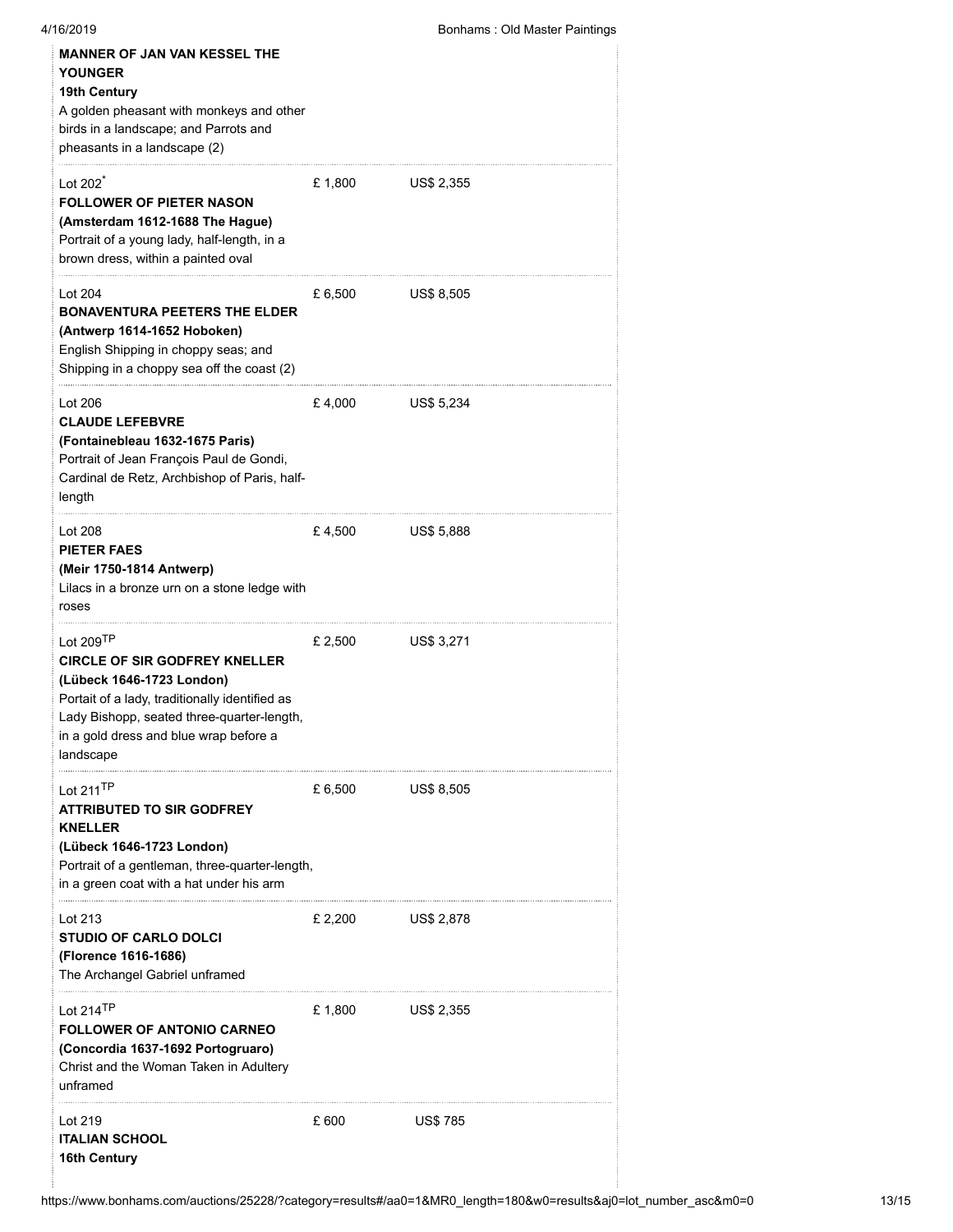| Studies of drapery together with two other<br>drawings, all unframed (3)                                                                              |         |                   |
|-------------------------------------------------------------------------------------------------------------------------------------------------------|---------|-------------------|
| Lot $221^*$<br><b>FOLLOWER OF SIR PETER PAUL</b><br><b>RUBENS</b><br>(Siegen 1577-1640 Antwerp)<br>Nessus and Deianira                                | £4,200  | US\$ 5,496        |
| Lot 222<br>ATTRIBUTED TO GIOVANNI BATTISTA<br><b>TIEPOLO</b><br>(Venice 1696-1770 Madrid)<br>An elderly man                                           | £ 1,600 | US\$ 2,093        |
| Lot 223<br><b>CIRCLE OF JORIS HOEFNAGEL</b><br>(Antwerp 1542-1601 Vienna)<br>Study of foxgloves                                                       | £ 6,000 | US\$ 7,851        |
| Lot 224<br><b>ATTRIBUTED TO GIACOMO TORELLI</b><br>(Fano 1604-1678)<br>A stage design with ships in the roads of<br>Patera                            | £900    | US\$ 1,177        |
| Lot 225<br><b>BOLOGNESE SCHOOL</b><br>18th Century<br>Stage designs with an encampment                                                                | £ 950   | US\$ 1,243        |
| Lot 226<br><b>BIBIENA FAMILY</b><br>(active Italy, 17th/ 18th Centuries)<br>A palace with a moat and bridge                                           | £ 2,000 | US\$ 2,617        |
| Lot 227<br>ATTRIBUTED TO GIUSEPPE GALLI<br><b>BIBIENA</b><br>(Parma 1696-1756 Berlin)<br>A design for a wooden bridge in a landscape<br>with soldiers | £1,000  | <b>US\$ 1,308</b> |
| Lot 228<br><b>NORBERT BITTNER</b><br>(Vienna 1786-1851)<br>A stage design with the entrance gate of a<br>castle                                       | £ 1,600 | US\$ 2,093        |
| Lot 234<br><b>ALESSANDRO D'ANNA</b><br>(Palermo 1746-1810 Naples)<br>Figures on a quayside with a dog                                                 | £900    | US\$ 1,177        |
| Lot 235<br><b>ITALIAN SCHOOL</b><br><b>17th Century</b><br>The Holy Family unframed                                                                   | £ 2,000 | US\$ 2,617        |
| Lot $240^{\dagger}$<br>JOSEPH MALLORD WILLIAM TURNER<br>RA                                                                                            | £ 3,000 | US\$ 3,925        |